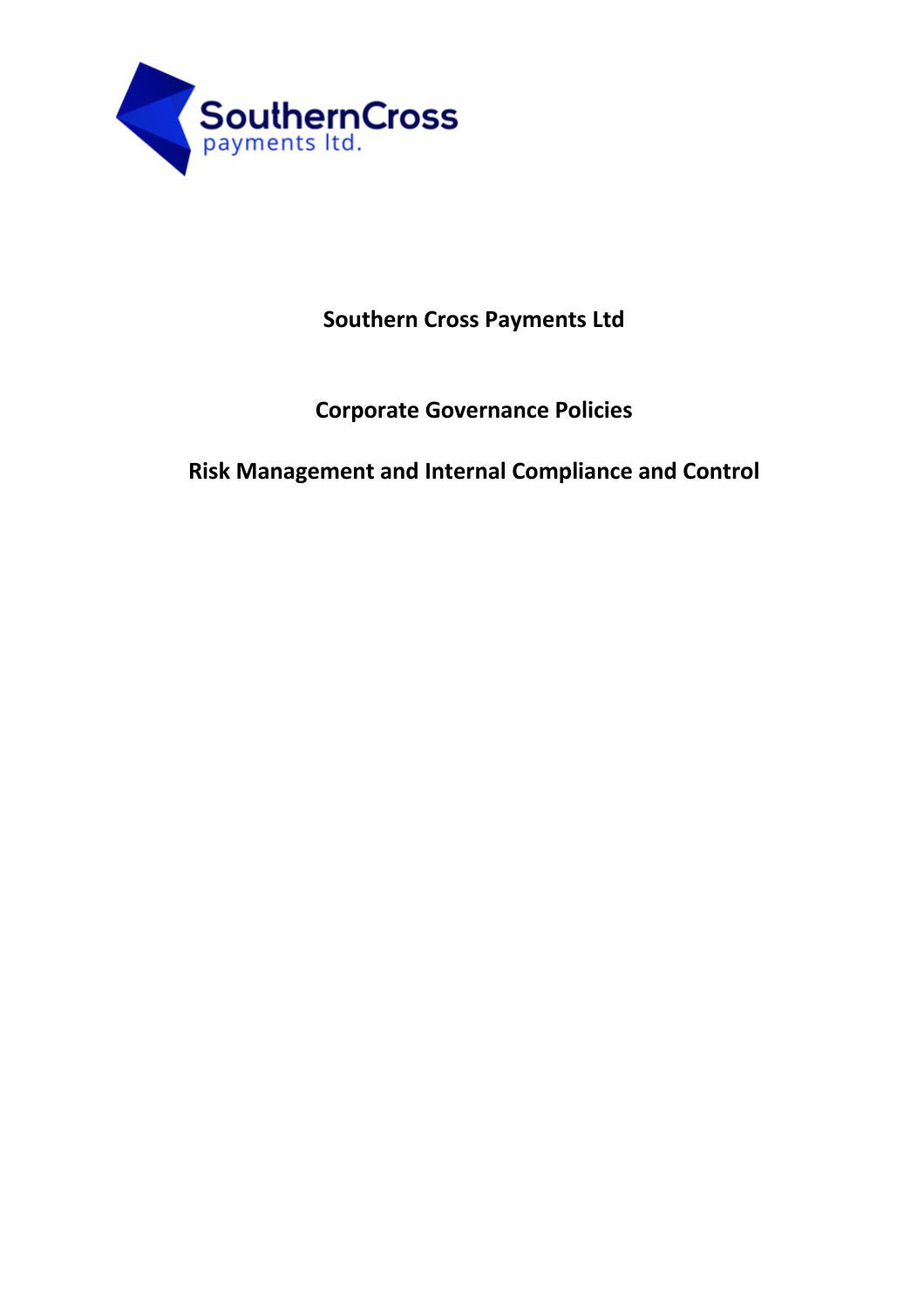## **1. Risk Management and Internal Compliance and Control**

Management determines the Company's risk profile and is responsible for overseeing and approving risk management strategy and policies, internal compliance and internal control. The Company's process of risk management and internal compliance and control includes:

- (a) establishing the Company's goals and objectives, and implementing and monitoring strategies and policies to achieve these goals and objectives;
- (b) continuously identifying and reacting to risks that might impact upon the achievement of the Company's goals and objectives, and monitoring the environment for emerging factors and trends that affect these risks;
- (c) formulating risk management strategies to manage identified risks and designing and implementing appropriate risk management policies and internal controls; and
- (d) monitoring the performance of, and continuously improving the effectiveness of, risk management systems and internal compliance and controls, including an ongoing assessment of the effectiveness of risk management and internal compliance and control.

Within the identified risk profile of the Company, comprehensive practices are in place that are directed towards achieving the following objectives:

- (a) effectiveness and efficiency in the use of the Company's resources;
- (b) compliance with applicable laws and regulations; and
- (c) preparation of reliable published financial information.

The Board oversees an ongoing assessment of the effectiveness of risk management and internal compliance and control.

The responsibility for undertaking and assessing risk management and internal control effectiveness is delegated to management. Management is required by the Board to report back (at least annually) on the efficiency and effectiveness of risk management, inter alia, by benchmarking the Company's performance against industry standards.

The risk profile of the Company contains both financial and non-financial factors including but not limited to political, social, economic and environmental risks. Consideration will be given to whether the Company has a material exposure to any of these risks.

To mitigate/manage these risks, the Company has in place a broad range of risk management policies and procedures including competent management in all disciplines, an experienced Board, regular Board meetings, six monthly financial audits, rigorous appraisal of new investments and advisers familiar with the Company.

The Executive Chair and the Chief Financial Officer are required in conjunction with the preparation of the annual report, the half yearly report, and any quarterly financial reports required to be lodged in accordance with the ASX Listing Rules, to state to the Board in writing that, in their opinion, the financial records of the Company have been properly maintained and that the financial statements comply with the appropriate accounting standards and give a true and fair view of the financial position and performance of the Company, and that the